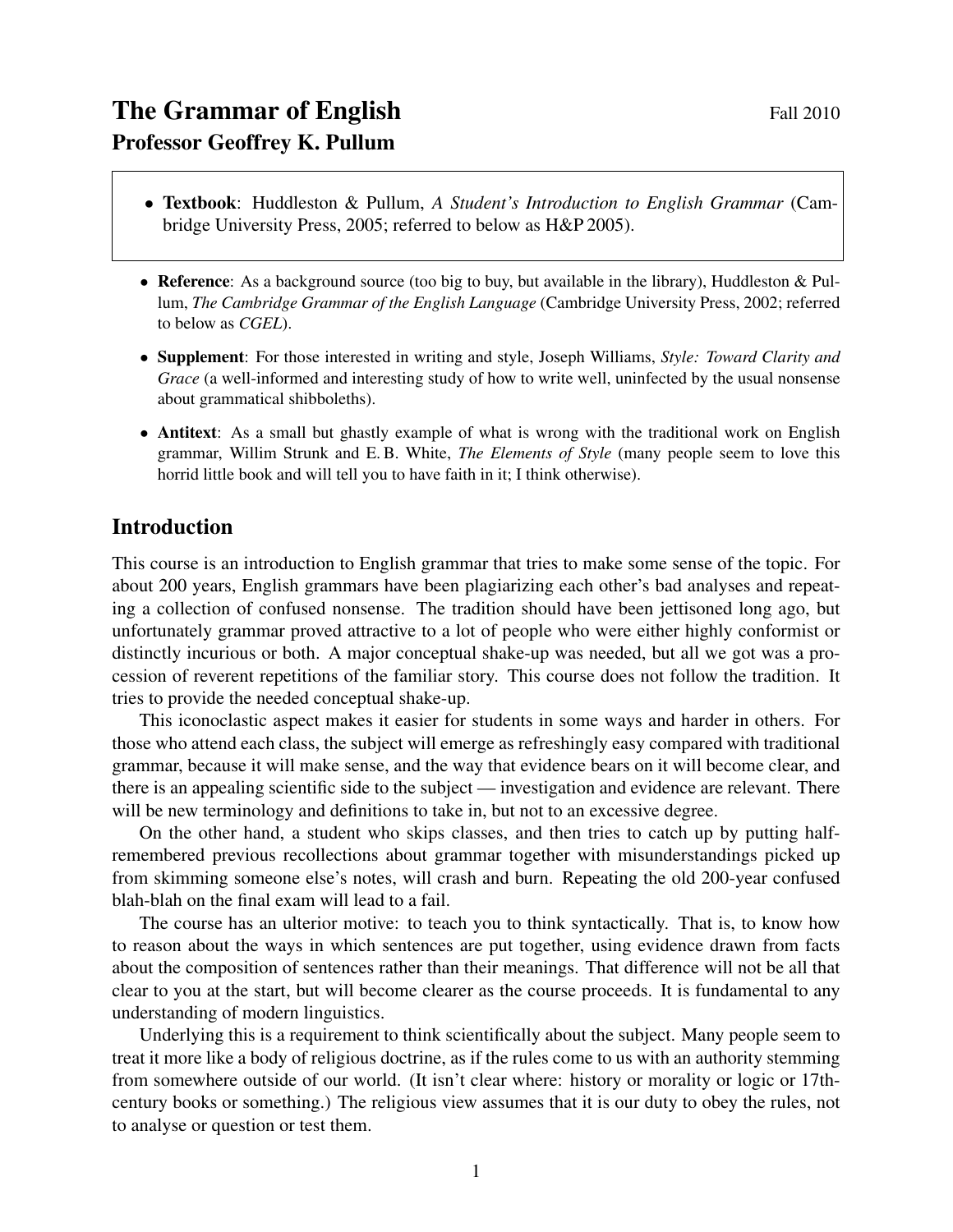Linguists, by contrast, assume that the task is to find out what the right rules are. Grammar is taken to be a subject for investigation, not obedience: we discover the rules by studying the facts of how the language is used. Used by whom? By the real experts: the people who speak it natively. Most of the students in the class will have advanced competence in English, and most will be native speakers, as I am. We are the experts.

Although it is always possible for anyone using their language (or doing anything else) to make unintended mistakes, the way English is depends ultimately on the way we, the speakers, naturally use it on those occasions when we said what we intended to say and phrased it the way we intended to phrase it.

The idea introduced in the previous paragraph is a rather difficult one: you are not infallible, yet in some sense the language depends on what you do. The record of the way speakers of English speak (and writers of English write) is our ultimate authority, yet that record does contain sporadic errors. There is a deep and important lesson here about normativity, and about why research in any behavioral science like psychology is difficult.

#### **Outline**

The first few weeks of the course will look intensively at how we assign words to syntactic categories ("parts of speech" in old-fashioned parlance): Verb, Noun, Determinative, Adjective, Adverb, Preposition, Subordinator, Coordinator, Interjection. It will also introduce grammatical functions: Head, Dependent, Subject, Object, Complement, Determiner, Adjunct, Modifier, Marker, Supplement, Prenucleus. Most of these can be illustrated by looking at the structure of simple declarative clauses. But we steadily move on to consider the structure of simple declarative clauses, and work up to more complicated and interesting ways of putting words and phrases together, including subordination (building clauses in as subparts of other clauses) and coordination (chaining phrases or clauses together with words like *and*).

The exposition follows the structure and assumptions of *CGEL* closely. *CGEL* is not necessarily correct, but it is broadly consistent and clear, so where it is wrong we should be able to identify what wrong turns it took. That is important: in an empirical discipline (any subject where factual evidence matters), it is much better to be wrong with clarity than to be fuzzily and evasively sort of right.

We will try to follow something like this schedule (no guarantees about the timing, because this course is new as a 15-week semester course):

Week  $1 \mid$  **General introduction**: Aim and structure of the course. Terminology, concepts, overview. Basics of syntactic argumentation.

• Reading from H&P 2005: Chapters 1 and 2, pp. vii–28.

Verbs and their inflection: Finiteness, auxiliaries, tense, aspect, modality

• Reading from H&P 2005: Ch 3, pp. 29–62. More detailed background: *CGEL* Ch 3.

Week  $2$  Canonical clause structure: simple active positive non-coordinate main clauses with no stylistic monkey business.

• Reading from H&P 2005: Ch 4, §§1–3, pp. 63–81. More detailed background: *CGEL* Ch 4 on complements and canonical clauses, and Ch 8 on adjuncts.

Nouns: Their definition and their main properties — the features count, number, gender, person, and pronoun.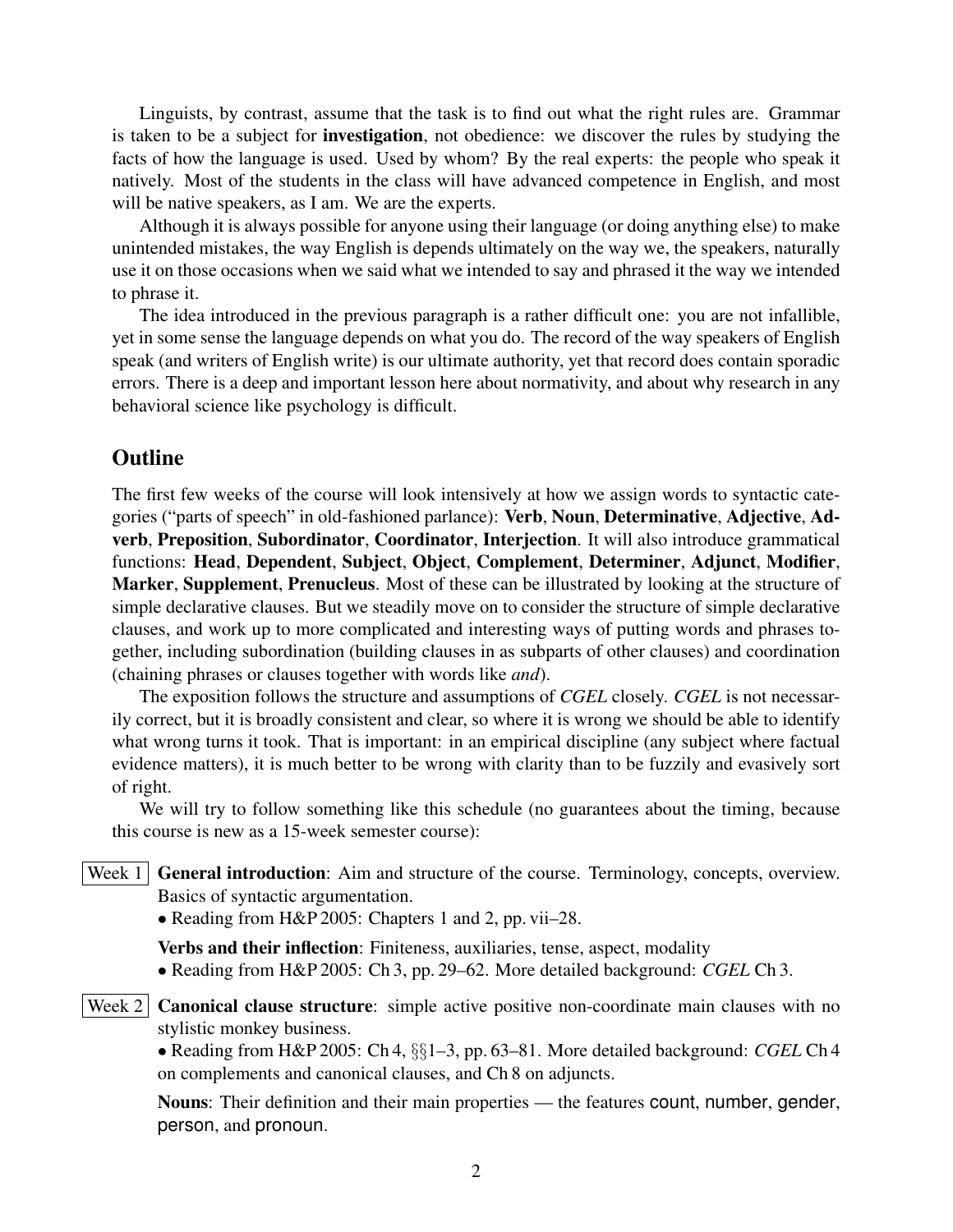|          | Week $3$ Determinatives and the Determiner function: Building noun phrases (NPs)<br>• Reading from H&P 2005: Ch 5, $\S\S1-3$ , pp. 82-93. More detailed background: CGEL Ch 5.                                                                                                                                                       |
|----------|--------------------------------------------------------------------------------------------------------------------------------------------------------------------------------------------------------------------------------------------------------------------------------------------------------------------------------------|
|          | NPs: complements, modifiers, fused heads, and pronouns<br>• Reading from H&P 2005: Ch 5, §§4-6, pp. 93-97.                                                                                                                                                                                                                           |
| Week $4$ | <b>Adjectives and Adverbs</b><br>• Reading from H&P 2005: Ch 6, pp. 112–126. More detailed background: CGEL Ch 6,<br>$\S\S1-4$ , pp. 525-562.                                                                                                                                                                                        |
|          | Prepositions and Preposition Phrases: classifying words as prepositions.<br>• Reading from H&P 2005: Ch 7, pp. 127–137. More detailed background: CGEL Ch 7.                                                                                                                                                                         |
| Week $5$ | Stranding of Prepositions: clauses with gaps, and where those gaps can be.<br>• Reading from $H\&P 2005$ : Ch 7, pp. 137–148.                                                                                                                                                                                                        |
|          | <b>Negation:</b> the grammar of saying no.                                                                                                                                                                                                                                                                                           |
| Week $6$ | Prepositions vs. Subordinators and Coordinators: Introduction to content clauses<br>• Reading from H&P 2005: Ch 10, §3.1, pp. 175–176 and §4.1, p. 178; Ch 14, pp. 225–227.                                                                                                                                                          |
|          | Clauses with gaps: Unbounded dependencies and island constraints Open interrogatives,<br>relative clauses, comparative clauses. Preposed items and the 'gaps' that depend on them.<br>• Reading from H&P 2005: Ch 11, §§1-3, pp. 183-191; Ch 12.                                                                                     |
| Week 7   | <b>Relative clauses:</b> Distinguishing integrated and supplementary relative clauses. Fused rela-<br>tives. Ch 11, $\S 4$ , pp. 191–192.                                                                                                                                                                                            |
|          | Week 8   Non-finite clauses: Raising and control. Predication and 'dangling participles'. Infinitivals<br>and gerund-participials.<br>• Reading from H&P 2005: Ch 13, pp. 204-224.                                                                                                                                                   |
| Week $9$ | <b>Coordination</b> Linking with words like <i>and</i> , <i>or</i> , and <i>but</i> .<br>• Reading from H&P 2005: Ch 14.                                                                                                                                                                                                             |
|          | Week $10$ The syntax of passive constructions The many kinds of passive clause, their syntax, their<br>discourse role, and the absurd story of their prescriptive denigration.<br>• Reading from H&P 2005: Ch 15, $\S1-2$ , pp. 238-247.                                                                                             |
| Week 11  | <b>Extraposition and postposing</b> Using a dummy (meaningless) pronoun to mark the spot<br>where a content clause would have been so that the content clause can come later: compare<br>That she never said goodbye bugs me with $I$ t bugs me that she never said goodbye.<br>• Reading from H&P 2005: Ch 15, $\S3$ , pp. 247–249. |
| Week 12  | <b>Existential and presentational clauses</b> Sentences with dummy <i>there</i> , such as <i>There is a</i><br>god, There are staff available to help you, and There remains now only one thing we can do.<br>• Reading from H&P 2005: Ch 15, §4, pp. 249-251.                                                                       |
| Week 13  | <i>It</i> -Clefts: Sentences formed with a dummy <i>it</i> , copular verb, focused constituent, and relative<br>clause: compare The dog gave us the crucial clue with It was the dog that gave us the crucial<br>clue.                                                                                                               |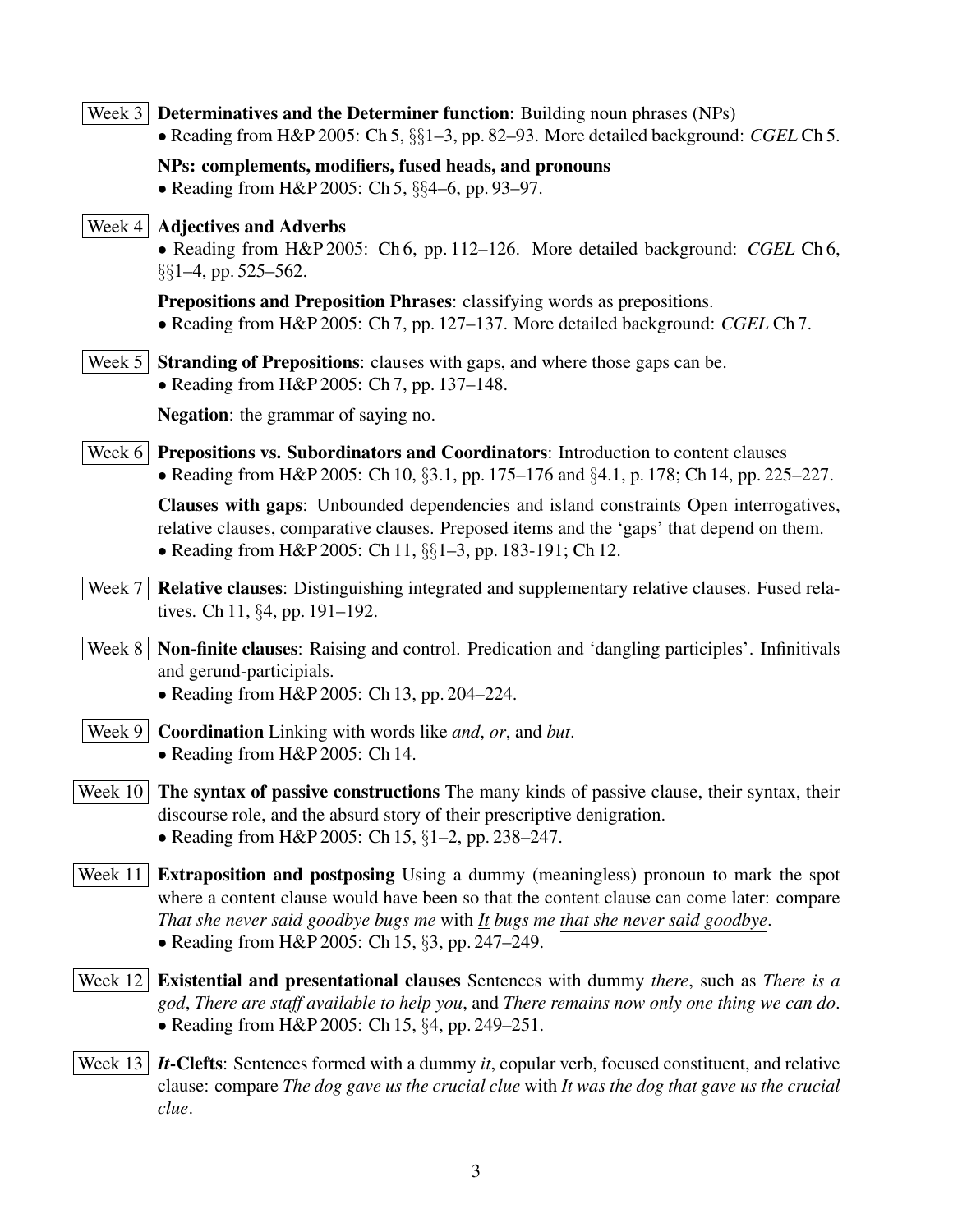*Wh*-Clefts: Sentences formed with a *wh*-phrase, a clause with a gap, a copular verb, and a focused constituent: compare *I'm going to give you one more chance What I'm going to do is give you one more chance*.

• Reading from H&P 2005: Ch 15, §§5–6, pp. 251–254.

Week 14 **Dislocation and preposing** Sentences like *He's a nice guy, my brother* (subject kicked to the end); *This, nobody ever imagined they would see in their lifetime* (object kicked to the beginning); *He had with him a live alligator* (object kicked to the end); *Only later did I realize* (subject shunted to after the auxiliary); *On the top was a maraschino cherry*. (adjunct before the verb, subject after).

• Reading from H&P 2005: Ch 15, §8, pp. 255–258.

Reduction and ellipsis Grammatical ways of making sentences shorter by leaving stuff out. • Reading from H&P 2005: Ch 15, §9, pp. 259–263.

### Week 15 Reading and review week

### Requirements

Attendance at class is required: be there. Homework exercises, roughly once a week, will be turned in at class. So that they can be difficult and provoke discussion, they will not be a major factor in computing the final grade (just 15%). Their main function is to force you to confront the issue of whether you are developing a command of the material. The homeworks must be done and turned in for inspection. Late submission will be treated the same as no submission. The worst single one of your homeworks will be ignored, which means that any single failure to hand in will not count, since it will count as your worst performance. Otherwise every missing homework will have to be justified in writing by a note from a doctor or a dean.

The final grade will be based mostly (90%) on a take-home final exam with several components, including elementary identification questions, open-ended analysis tasks, and short-essay questions.

# **Websites**

There are a number of websites that anyone interested in grammar should keep an eye on. Both reading the new entries and browsing the back catalog will be useful. Language Log (http:// languagelog.ldc.upenn.edu/nll/) is one such site. Lingua Franca (http://chronicle.com/blogs/ linguafranca/) is another. Jan Freeman's wonderfully titled *Throw Grammar from the Train* (http: //throwgrammarfromthetrain.blogspot.com/) is another. They will soon lead you to yet more.

# Background

There is much more to be studied in the vast literature on English. What follows is a few suggestions for independent study and research.

General introduction and overview Read *CGEL* Chs 1 & 2. Also study Huddleston (1988), which is a detailed critical review of the earlier grammar by Quirk et al. (1985), exposing the shortcomings that led Huddleston to propose the writing of *CGEL*, and Culicover (2004), a detailed review of *CGEL* that relates it to current issues in syntax. While you are familiarizing yourself with important reference sources, you should look (if you haven't so far) at the magnificent *Oxford English Dictionary* in its latest edition, and you should try to find a copy of *Merriam-Webster's Dictionary of English Usage* (or *Merriam-Webster's Concise Dictionary of English Usage*, which is just as good, and more recent). This truly superb reference work on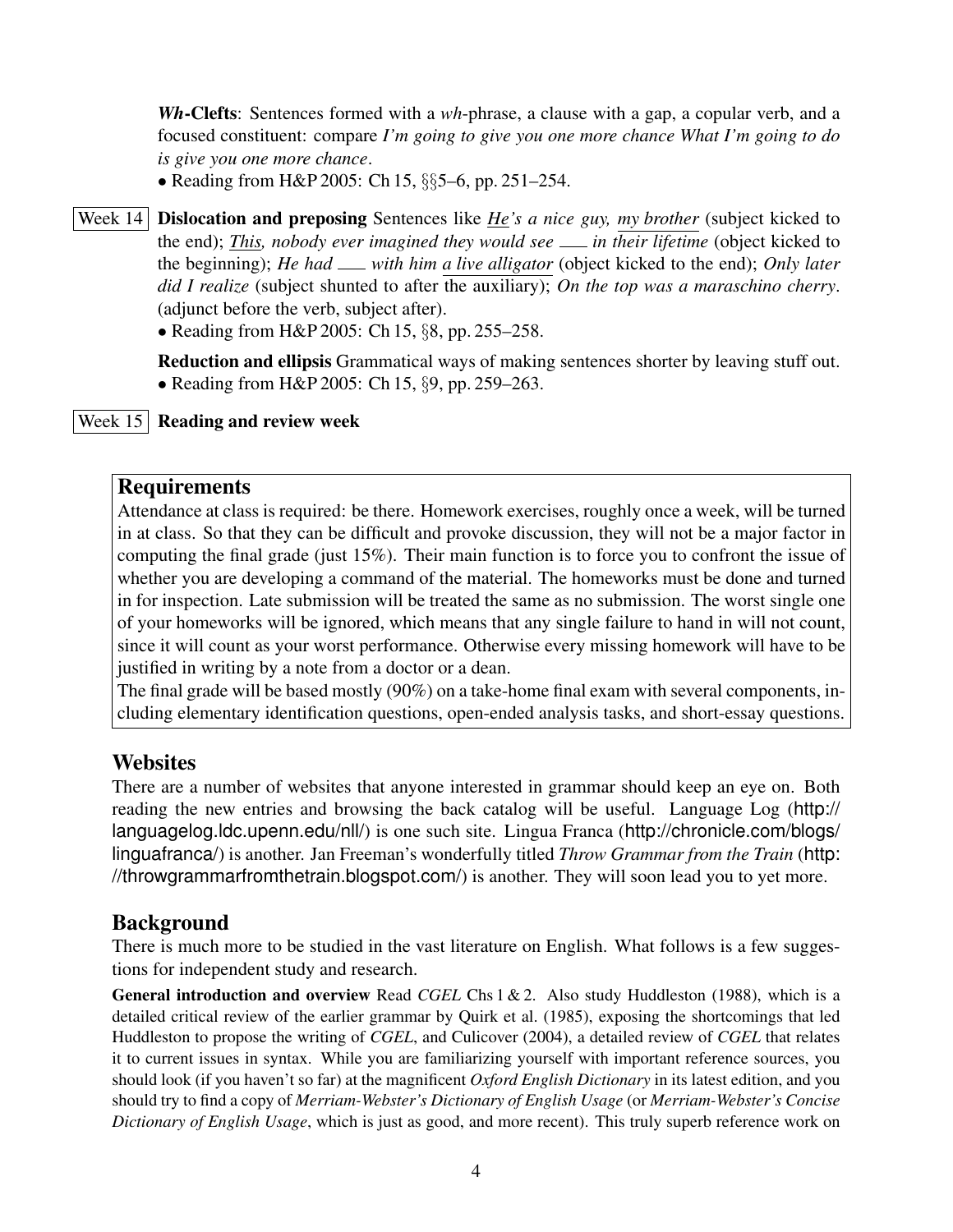controversial points of modern English usage is one that every linguist should become familiar with. (It is often referred to on Language Log simply as *MWDEU*.)

Verbs *CGEL*: Ch 3. The 'dependent auxiliary' analysis stems from Fries (1952) and later Chomsky (1957). It is now widely recognised as wrong, and is rejected in *CGEL*. Huddleston (1976) offers a detailed defense of the catenative complement analysis of auxiliaries, in the process of criticizing Frank Palmer's book *The English Verb*. For detailed arguments that the 'auxiliaries' of English are full verbs taking clausal complements, *CGEL* pp. 1209–1220, Pullum & Wilson (1977), Huddleston (1974), Huddleston (1976), McCawley (1975); Gazdar, Pullum & Sag (1982).

Clauses *CGEL*: Ch 4. Beth Levin's book *English Verb Classes and Alternations* is a very useful reference work on subcategorization — the details of the complements that go with particular lexical heads. Keenan (1976) is an interesting attempt to provide a working definition of the Subject function on a cross-linguistic basis.

Nouns and noun phrases *CGEL*: Ch 5. For a detailed conceptual overview and defense of the fused Determiner-Head and Modifier-Head analyses that are introduced here, see Payne, Huddleston & Pullum (2007), where it is argued that all the dictionaries are wrong about *once*: it is not an adverb, it is actually a determinative, somewhat comparable to a word like *everyone* in that it has the special property of being required (not just permitted) to appear in fused Determiner–Head function. It has been claimed (by Abney 1987, unfortunately never published) that the head of a phrase like *the police* is the determinative *the* and the label of the whole phrase should be DP. This has become a very commonly assumed analysis. Radford (1993) departs from it by arguing that both *the* and *police* are heads. Payne (1993), however, gives some simple arguments that the best analysis has just the noun as head, and *CGEL* endorses that view (pp. 357– 358).

Adjectives and adverbs *CGEL*: Ch 6. Jackendoff (1977) offers one of the most detailed attempts at studying the internal structure of adjective phrases. Jackendoff is also worth reading on adverb phrases, though (as the second half of Ch 6 of CGEL makes clear) he is quite wrong about adverbs not taking complements: a variety of *-ly* adverbs take the same PP complements that are licensed by the adjectives from which they derive. Intensive argumentation for the distinctness of the adverb and adjective categories, and a demonstration that they cannot be collapsed or regarded as complementary in function, is presented in Payne, Huddleston & Pullum (2009).

Prepositions *CGEL*: Ch 7. Emonds (1972) and Jackendoff (1973) are the classic transformational readings on the diagnosis of prepositionhood and the internal structure of PPs, though they are actually only reviving ideas first urged by Otto Jespersen in his *The Philosophy of Grammar* (1924), which is a classic you should look at.

Preposition stranding *CGEL* contrasts preposition stranding (*Who did you hand it to?*) with prepositing fronting (*To whom did you hand it?*). In the transformational literature fronting is known as 'pied piping'.<sup>1</sup> There is a rich variety of transformationalist work on the syntax of stranding and fronting in both relative clauses and interrogatives. And just about every usage handbook (like Fowler 1926, Evans & Evans 1957, Morris & Morris 1985, Merriam-Webster 1994) has an article with a title something like 'Preposition at end'; it is worth looking at the sorts of things these handbooks say.

Subordination and content clauses *CGEL*: Ch 11. A classic early paper on this topic is Bresnan (1970), which introduced the term 'complementizer'; *CGEL* uses the term **subordinator** instead (with good reason: subordinators don't always turn clauses into complements!); and *CGEL* claims subordinators are not heads. Later work in transformational grammar claims they are, so subordinate clauses are labelled CP ('complementizer phrase').

<sup>&</sup>lt;sup>1</sup>This whimsical term is due to Ross, and is suggested by the image of prepositions following fronted *wh*-words in the way that the children followed the legendary Pied Piper of Hamelin.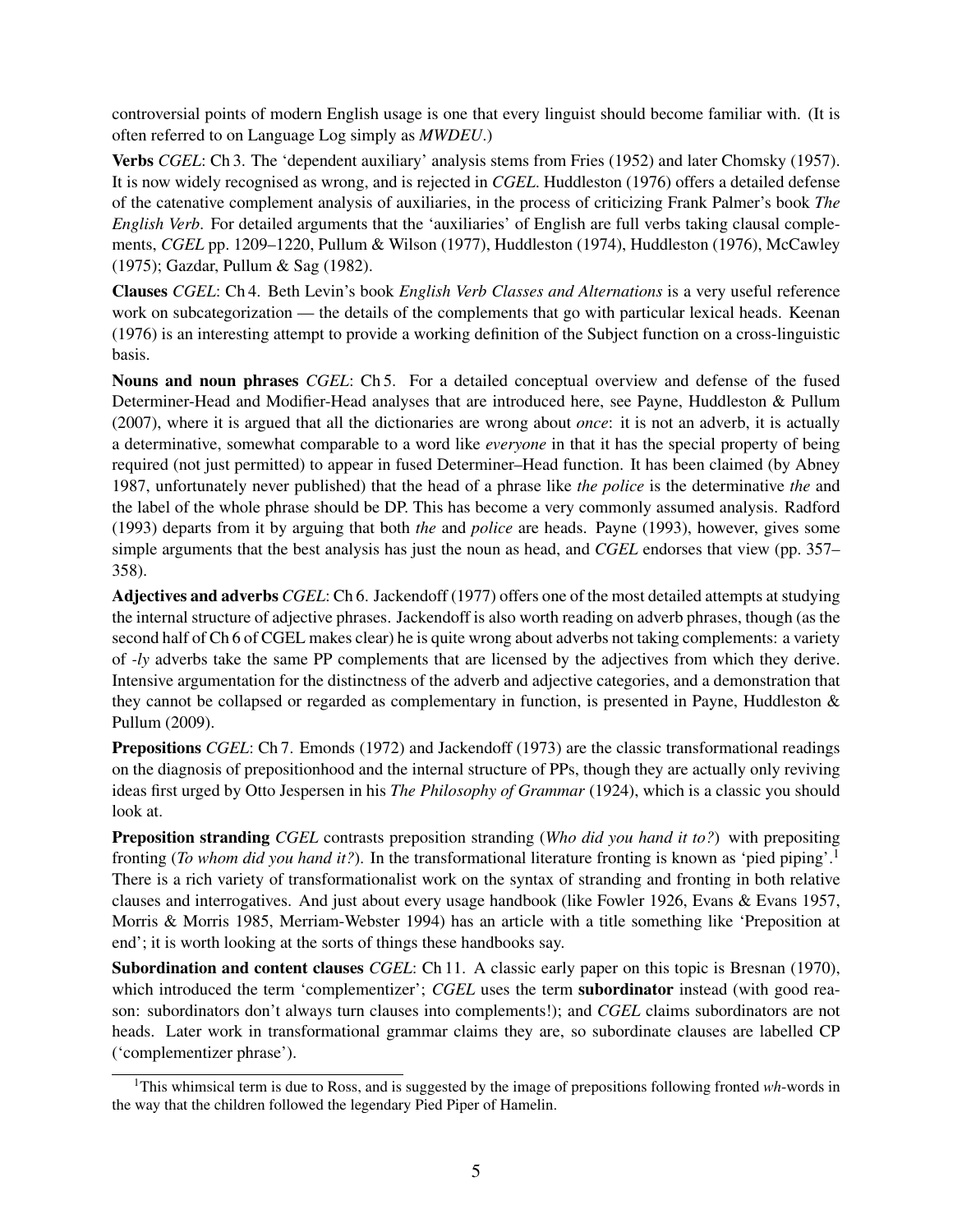**Open interrogatives** *CGEL* Ch 11. See also Baker (1970) for an important study that opens by drawing a careful distinction between open interrogative clauses and relative clauses.

Relatives *CGEL* Ch 12, especially pp. 1058–1066. The vast literature on relative includes interesting vintage transformational discussions in Ross (1967). An interesting new proposal for describing relative clauses without no transformations was proposed in Gazdar (1981). Supplementary ('appositive' or 'nonrestrictive') relative clauses have been the subject of controversy; Emonds (1979) argues that they have no special syntactic properties', but Arnold (2007) disagrees. Fused relatives are often known as 'free relatives' or 'headless relatives' (the view *CGEL* takes is that these are inappropriate terms). One interesting transformationalist paper on the topic is Bresnan & Grimshaw (1978).

Non-finite clauses *CGEL*: Ch 14. The treatment of 'dangling modifiers' in *Merriam-Webster's Dictionary of English Usage* (or the newer paperback version *Merriam-Webster's Concise Dictionary of English Usage*) is well worth studying.

**Raising & control** Pollard & Sag (1991) present some compelling evidence that 'control' (the determination of appropriate understood subjects for subjectless non-finite subordinate clauses) has got to be a semantic matter rather than a purely syntactic one. Pullum (1991) presents a defense of the view that expressions like *his having won the race* ('nominal gerunds') are noun phrases with verb-phrase heads, but *CGEL* adopts a different view, taking them to be gerund-participial clauses. Both these conflicting views have some solid support, yet they cannot both be right.

Coordination *CGEL*: relevant part of Ch 15. The discussion of the Coordinate Structure Constraint in Ross (1967) and the reanalysis of that material in Gazdar (1981) make a very interesting study in syntactic theory.

**Passives** *CGEL*: relevant section of Ch 16, pp. 1427–1447. Among the huge number of treatments of the passive construction in English, the relevant section of Chomsky (1957) is of course classic. Freidin (1975) argues against the idea that passive clauses are transformationally related to active ones; Bresnan (1982) argues that the right approach is lexical; Keenan (1980) argues that the lexical approach is wrong and the right account maps phrases to phrases; and Bach (1980) offers a rich compilation of novel facts as well as some new analytical proposals. A cross-linguistic comparative view is offered by Keenan (2006).

Extraposition and existentials *CGEL* Ch 16. Extraposition is a term introduced by Jespersen (1909–1949). It was first treated in transformational terms by Rosenbaum (1967), a classic monograph based on an early MIT PhD dissertation.

Clefts *CGEL*: relevant sections of Ch 16. See Birner & Ward (1998) for a treatment of various informationpackaging constructions, focusing mainly on the pragmatics. Ross (1967) is also a classic source on syntactic phenomena of this kind.

# Bibliography

- Arnold, Doug (2007) Non-restrictive relatives are not orphans. *Journal of Linguistics* 43 (2), 271–309.
- Baker, Carl Leroy (1970) Notes on the description of English questions: The role of an abstract question morpheme. *Foundations of Language* 6, 197–219. Reprinted in Pieter A. M. Seuren, ed., *Semantic Syntax* (Oxford University Press, 1974), 123–142.
- Birner, Betty & Gregory Ward (1998) *Information Status and Noncanonical Word Order in English*. John Benjamins. [A study of the 'information packaging' issues that *CGEL* deals with in Chap-

ter 16 and H&P 2005 deals with in Chapter 15.]

Bresnan, Joan W. (1970) On complementizers: Toward a syntactic theory of complement types. *Foundations of Language* 6 (3), 297–321.

Bresnan, Joan W. (1982) The passive in lexical theory. In Joan W. Bresnan (ed.), *The Mental Representation of Grammatical Relations*, 3–86. MIT Press. [Stresses the evidence for the active/passive alternation in English being exception-riddled and lexical, not a simple regular syntactic relationship between constructions.]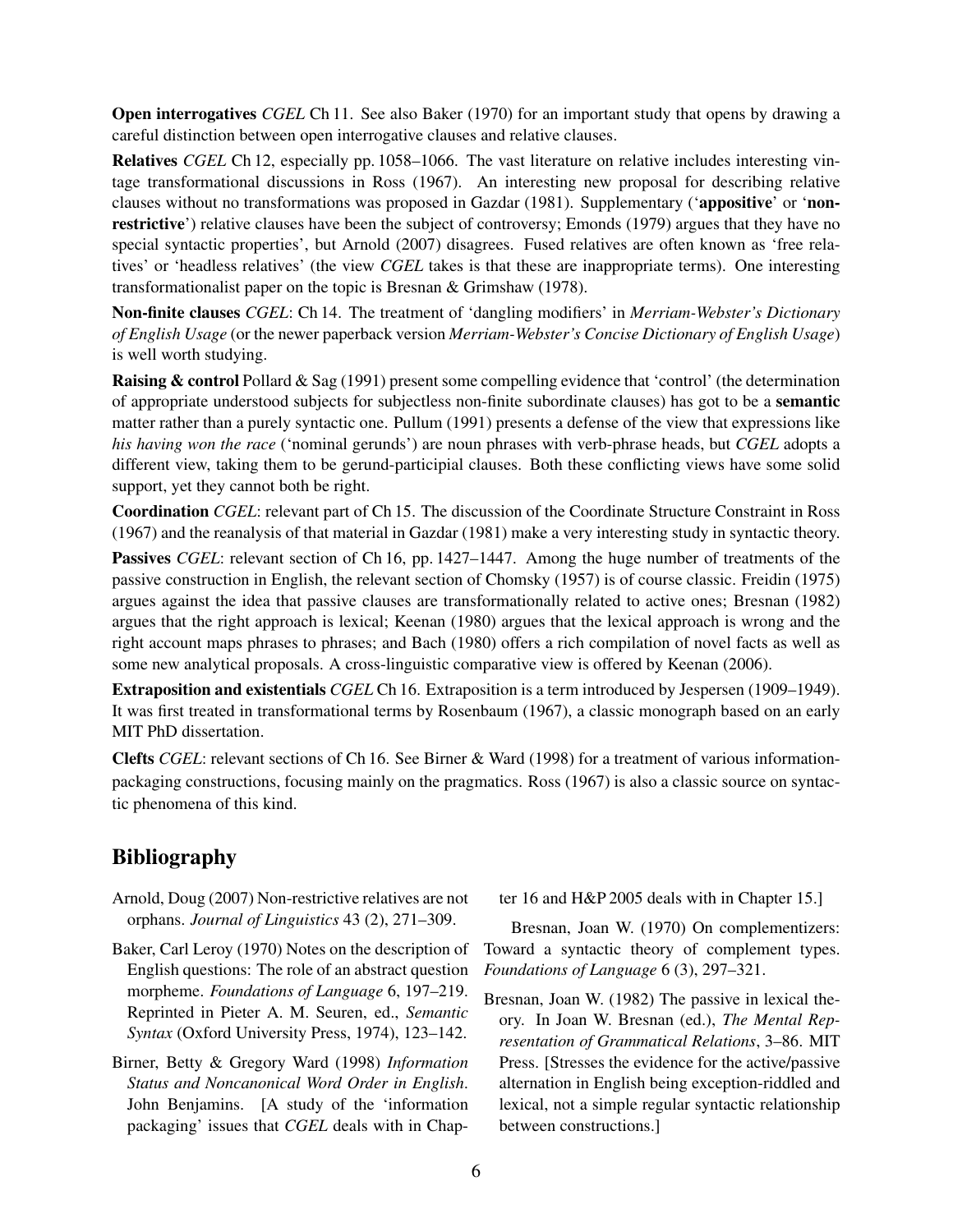- Bresnan, Joan W. & Jane Grimshaw (1978) The syntax of free relatives in English. *Linguistic Inquiry* 9, 331–391. ['Free relatives' is another term for what *CGEL* calls fused relatives, and this is an interesting detailed attempt to analyse them in transformational terms.]
- Chomsky, Noam (1957) *Syntactic Structures*. The Huddleston, Rodney & Geoffrey K. Pullum (2005) *A* Hague: Mouton.
- Culicover, Peter (1999) *Syntactic Nuts*. Oxford: Oxford University Press.
- Culicover, Peter (2004) Review article on *The Cambridge Grammar of the English Language*, by Rodney Huddleston & Geoffrey K. Pullum. *Language* 80, 127-141. [Culicover is a respected syntactician whose recent work has been diverging from the mainstream of generative grammar toward a recognition of a more construction-oriented approach; see his 1999 book.]
- Emonds, Joseph E. (1972) Evidence that indirect object movement is a structure-preserving rule. *Foundations of Language* 8, 546–561. [A classic paper containing the first presentation of Emonds's novel syntactic arguments in favour of a unified category of prepositions that includes the various 'particles' and 'adverbs' and 'subordinating conjunctions' that traditional grammar wrongly separates from them. Republished in Marcel Gross, Morris Halle & Marcel-Paul Schützenberger (eds.), *The Formal Analysis of Natural Languages*, 73–87 (The Hague: Mouton, 1973).]
- Emonds, Joseph E. (1979) Appositive relatives have no properties. *Linguistic Inquiry* 10, 211–242.
- Evans, Bergen, and Cornelia Evans (1957) *A Dictionary of Contemporary American Usage*. New York: Random House.

Fowler, H[enry]. W. (1926) *Modern English Usage*. Oxford University Press.

- Fries, Charles C. (1952) *The Structure of English*. New York: Harcourt Brace. Republished by Longman in the UK, 1957.
- Gazdar, Gerald (1981) Unbounded dependencies and coordinate structure. *Linguistic Inquiry* 12, 155- 184.
- Huddleston, Rodney (1974) Further remarks on the analysis of auxiliaries as main verbs. *Foundations of Language* 11, 215–229.
- Huddleston, Rodney (1976) Some theoretical issues in the description of the English verb. *Lingua* 40,

331–383.

- Huddleston, Rodney (1988) Review of Quirk et al. (1985). *Language* 64, 345-354.
- Huddleston, Rodney & Geoffrey K. Pullum (2002) *The Cambridge Grammar of the English Language*. Cambridge University Press.
- *Student's Introduction to English Grammar*. Cambridge University Press.
- Jackendoff, Ray S. (1973) The base rules for prepositional phrases. Stephen R. Anderson & Paul Kiparsky (eds.), *A Festschrift for Morris Halle*, 345-356. New York: Holt Rinehart & Winston.
- Jackendoff, Ray S. (1977)  $\overline{X}$  *Syntax*. MIT Press.
- Jespersen, Otto (1909-1949) *A Modern English Grammar on Historical Principles* (7 volumes). George Allen & Unwin.
- Jespersen, Otto (1924) *The Philosophy of Grammar*. Allen & Unwin.
- Keenan, Edward L. (1976) Towards a universal definition of subject. In Charles N. Li (ed.), *Subject and Topic*, 303–333. Academic Press. [Important for suggesting that 'subject of' may be defined in terms of a heterogeneous collection of diagnostic properties rather than just the traditional notions of 'doer of the action' and/or 'topic under discussion'.]
- Keenan, Edward L. (1980) Passive is phrasal (not sentential or lexical). In Teun Hoekstra, Harry van der Hulst, and Michael Moortgat (eds.), *Lexical Grammar*. Foris.
- Keenan, Edward L. (2006) Passive in the world's languages. Tim Shopen (ed.), *Language Typology and Syntactic Description 1*, 2nd edition, 325–361. CUP.
- Lovinger, Paul W. (2000) *The Penguin Dictionary of American English Usage and Style*. New York: Penguin Reference.
- Merriam-Webster, Inc. (1994) *Merriam-Webster's Dictionary of English Usage*. (E. Ward Gilman, ed.) Springfield, MA: Merriam-Webster.
- Morris, William, and Mary Morris (1985) *Harper Dictionary of Contemporary Usage*. New York: HarperPerennial.
- Payne, John (1993) The headedness of noun phrases: slaying the nominal hydra. In Greville G. Corbett, Norman M. Fraser and Scott McGlashan, eds., *Heads in Grammatical Theory*, 114–139. Cambridge University Press.